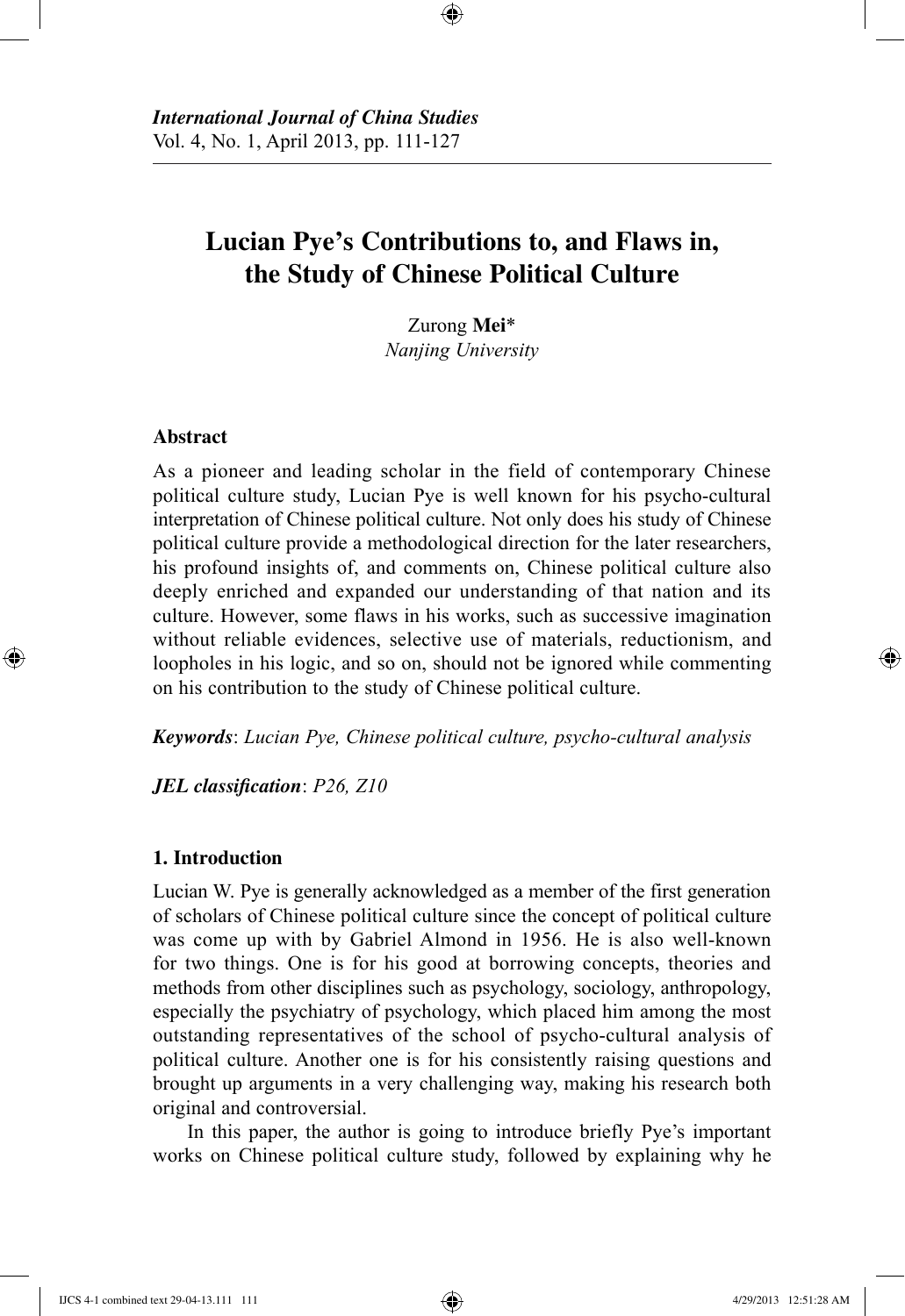is interested in Chinese political culture and take psycho-cultural analysis as his research approach, and the buck of this paper will focus on what contributions he made to the study of Chinese political culture, his influences on the subsequent scholars, as well as some flaws in his study of Chinese political culture.

⊕

Pye's study of Chinese political culture began with his monograph *The Spirit of Chinese Politics: A Psychocultural Study of the Authority Crisis in Political Development*, published in 1968, which made his reputation in the field. Disagreeing with the optimistic attitude concerning China's prospect prevalent among many Western scholars at that time, Pye pointed out great tensions beneath the seemingly calm surface in China on the eve of the Cultural Revolution and predicated the outbreak of that campaign. Simultaneously, Pye argued that the problems preventing China's modernization did not arise from the identity crisis common to most transitional societies. Rather, they arose from "a deep crisis of authority in Chinese civilization" (Pye, 1992: ix). This work, as Tang Tsou wrote, was "a new departure in so far as his use of theories and concepts is concerned" (Tsou, 1969: 656).

In 1976, the year when Mao Zedong died, Pye's another work, *Mao Tsetung: The Man in the Leader*, came out. Because of Pye's creative revelation of the psychological links between Mao's public image and his intensely private experiences by the application of psycho-historical analysis, and his revolving around Mao's mother rather than his father to shed light on key events significant for Mao's personality and political style, this book found itself unique and important among all of the works on Mao Zedong. For anyone wishing to know more about the political psychological study of political elite, this book is worth reading.

For those interested in contemporary Chinese factional politics, *The Dynamics of Chinese Politics*, published in 1981, never failed to provide useful clues. In this work Pye not only described general principles and patterns behind the political behaviour of the Chinese political elite, but also convincingly demonstrated that the fundamental dynamic within Chinese politics comes from the tension between consensus and faction (Pye, 1981: xi-xii), and how this tension between consensus and faction developed psychologically. His insights were quite novel given the time when the book published. For instance, Chinese viewpoints of power, in his words, "principles of power", as well as the concept of "guanxi" had seldom been analyzed by others at that time.

*Asian Power and Politics: The Culture Dimensions of Authority* (1985) was a broadly comparative study focusing on the impact of the Asian's views of power and authority on the different paths of political development in Asian societies. Pye brought about in this work his three consistent arguments. First, the connotation of the concept of power cannot be viewed as a universal one.

⊕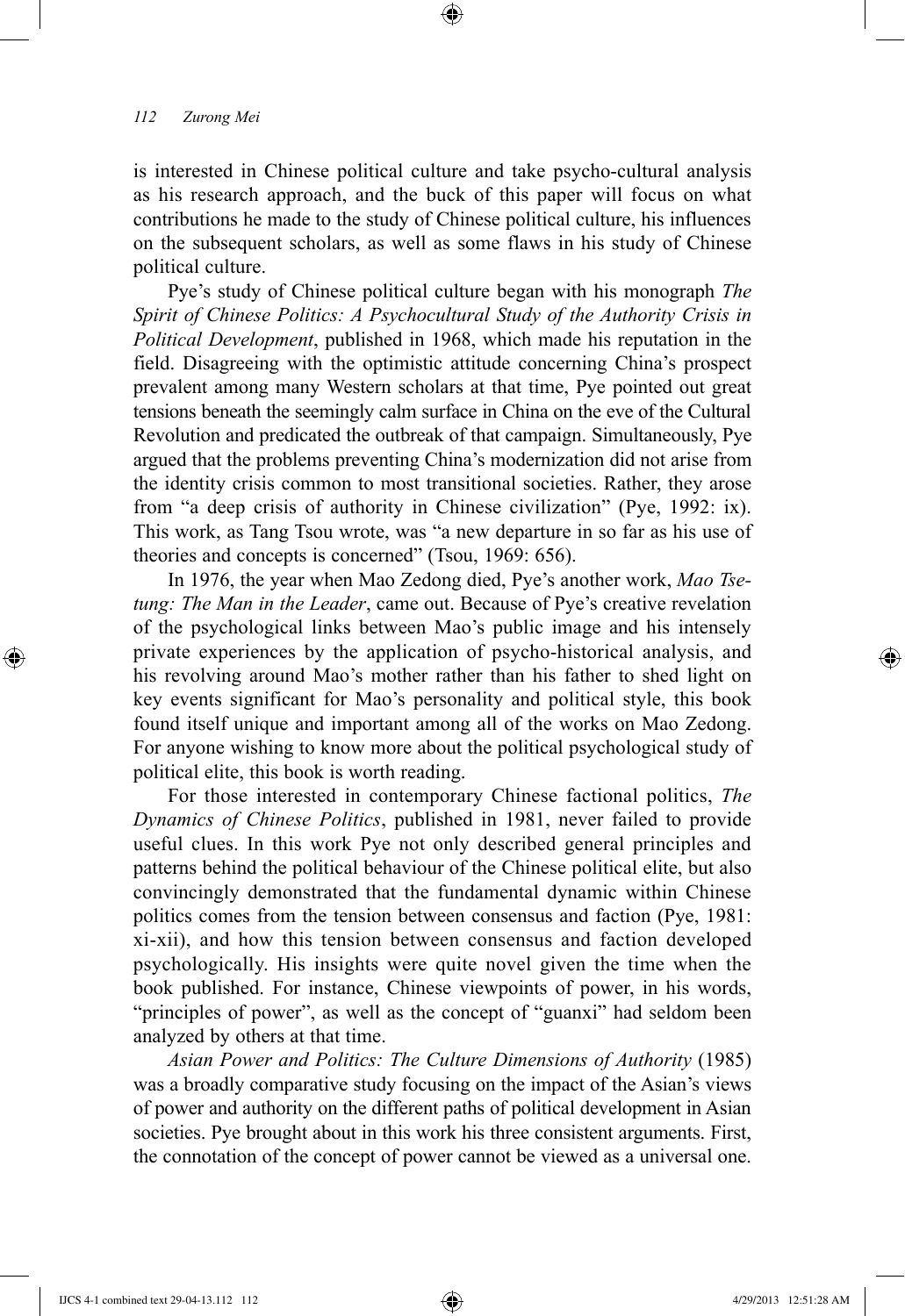Rather, it is determined by different culture. Secondly, the different courses of political development in Asian societies come from the differences of the viewpoints about power and authority rooted in their different culture traditions. Thirdly, the development of the viewpoints of power and authority is closely relevant to the patterns of family socialization in childhood. In short, "cultural variations are decisive in determine the course of political development" (Pye, 1985: vii).

⊕

*The Mandarin and the Cadre: China's Political Cultures* (1988) is the most important work in Pye's late academic career. First, Pye made a comprehensive and challenging response to a variety of critiques on the study of political culture. Secondly, it represented Pye's pondering for decades on Chinese political culture and political behaviour. The characteristics of Chinese political culture and reasons for the distinctiveness of Chinese politics were strongly demonstrated by him. As David Shambaugh wrote, "This relatively slim volume is weighty in its insights, extensive in its evidence, provocative in its arguments, intricate in its presentation, and intellectually broad-gauged in its analysis" (Shambaugh, 1990: 310). In Shambaugh's opinion, "This is psycho-politics as its best, and should be mandatory reading for all serious students of China as well as comparativists" (ibid.: 310).

#### **2. Pye's Intellectual Development**

Many scholars are influenced by their personal life experiences and chances available to them during the course of their intellectual development. Pye was a typical example from this point of view.

As the third child of an American couple who came to China as Congregational missionaries, Pye was born in 1921 in Fenzhou, now called Fenyang, a small county in western Shanxi province of China. He spent nearly 16 years in China off and on up until 1947 he went for Yale University to pursue his doctor degree. He learned to speak Chinese during his years of elementary and middle school education in China. Obviously, Pye's early life experiences in China set the stage of his interest in China politics. He once mentioned in one of his books, *Warlord Politics: Conflict and Coalition in the Modernization of Republican China*  $(1971)^1$ , that some of his political sentiments and his sympathy for the problems those Chinese warlords faced were inspired by Yanxi Shan (Pye, 1971: vii), a famous warlord who controlled Shanxi as long as 38 years.

The academic atmosphere in American humanities and social sciences during the first half of the 20th century in America partly determined Pye's psycho-cultural inclination in his study. Disciplines such as psychology, anthropology, sociology were seeing their booming at that time. Freudian and subsequent New-Freudian in the field of psychology was reaching its heyday.

IJCS 4-1 combined text 29-04-13.113 113 4/29/2013 12:51:28 AM

⊕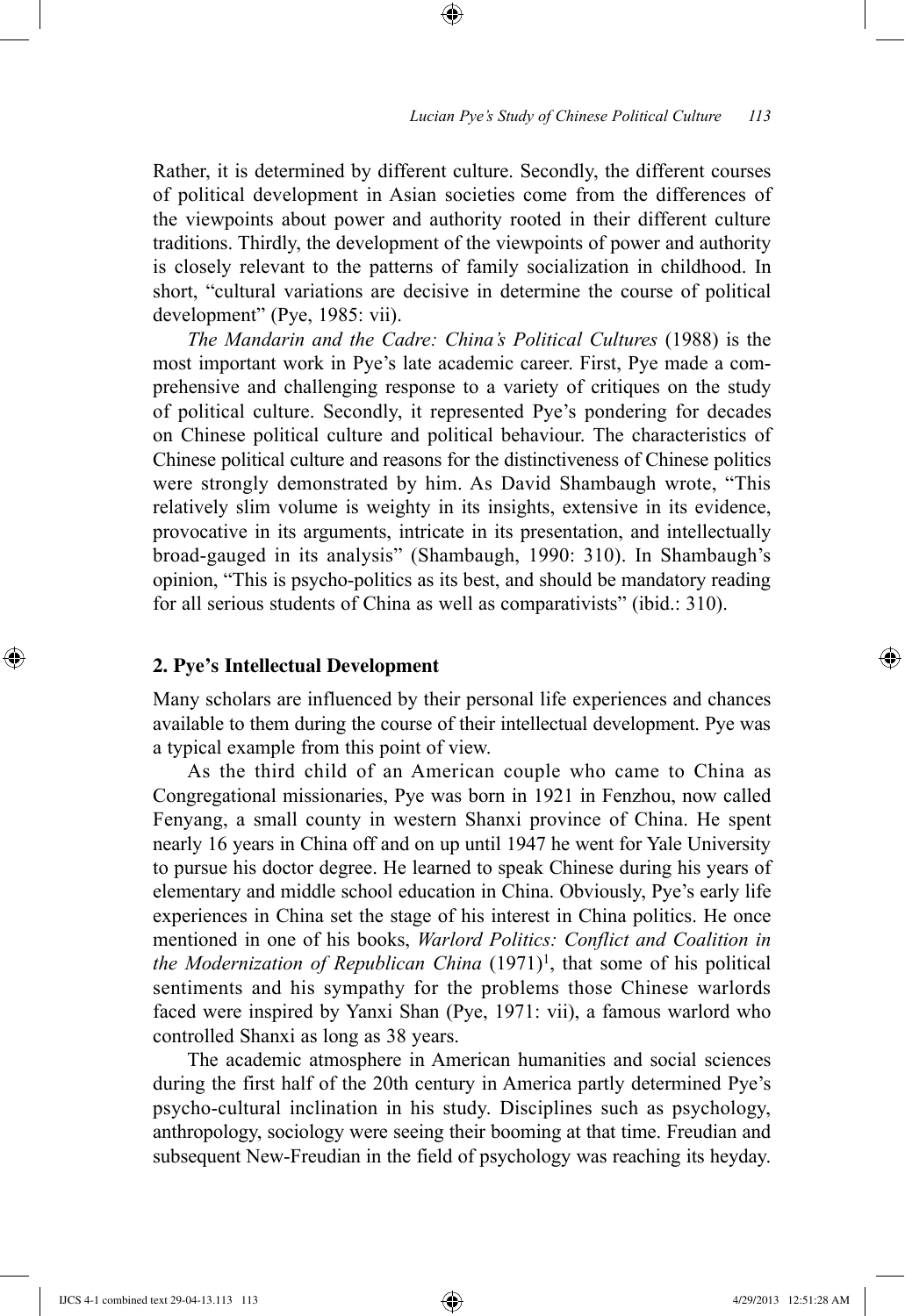Various schools emphasizing the psychological and cultural effects on human being's behaviour, such as psychological anthropology and social psychology, also appeared in anthropology and sociology respectively.

⊕

Affected by the development of the above disciplines, the study of politics in America began to exploit some concepts and methods from psychology, sociology and others. In 1921, Charles Merriam pointed out in *The Present State of the Study of Politics* that psychology and social psychology, among others, could offer both materials and methods for politics (Merriam, 1921: 173-185), calling on the application of both concepts and methods originating from other disciplines into the study of politics. Harold Lasswell brought concepts of Freudian and approaches of anthropology into his research on political behaviour thereby bearing important fruits. His far-reaching works: *Psychopathology and Politics* came out in 1930, *Politics: Who Gets,When and How?* in 1936, *Power and Personality* in 1941.

As a result, the study of politics in America during the first half of the 20th century "had begun to be more and more sociological, psychological, processual, and functional" (Almond, 2003: 93). Political psychology and political sociology, as new sub-disciplines in politics, emerged. Political culture research also saw its growth in 1940s and 1950s as one of the consequences of the above mentioned development. Among a large number of books on political culture, some classic works, such as *Chrysanthemum and Sword* written by Ruth Benedict, and others, came out, influencing several generations of scholars in this field.

Among those who inspired Pye to study political culture and ushered him into the field of political psychology, Almond, Lasswell, Nathan Leites, Eric Erickson were most worth mentioning.

From 1947 to 1951, Pye spent four years at Yale University, where Almond and Lasswell were teaching. As Pye's tutor, Almond, who had had psychology and sociology training while studying politics at Chicago University, not only passed down to his student his definition of political culture in psychological perspective and his emphasis on the role of political culture in political development, but offered opportunities to do such research. For instance, Pye's first experience of fieldwork in Malaya in September of 1952 to January of 1953 could be, to a great extent, contributed to Almond's recommendation to the Center of International Studies established at Princeton University in 1951. The outcome of this fieldwork, *Guerrilla Communism in Malaya: Its Social and Political Meaning*, turned out to be the beginning of Pye's career in the field of political culture. It is this research that made him "acutely aware of many of the psychological problems which can haunt people who find their social and political worlds erratically changing" (Pye, 1962: xiii), leading him later to study political development in terms of political culture.

⊕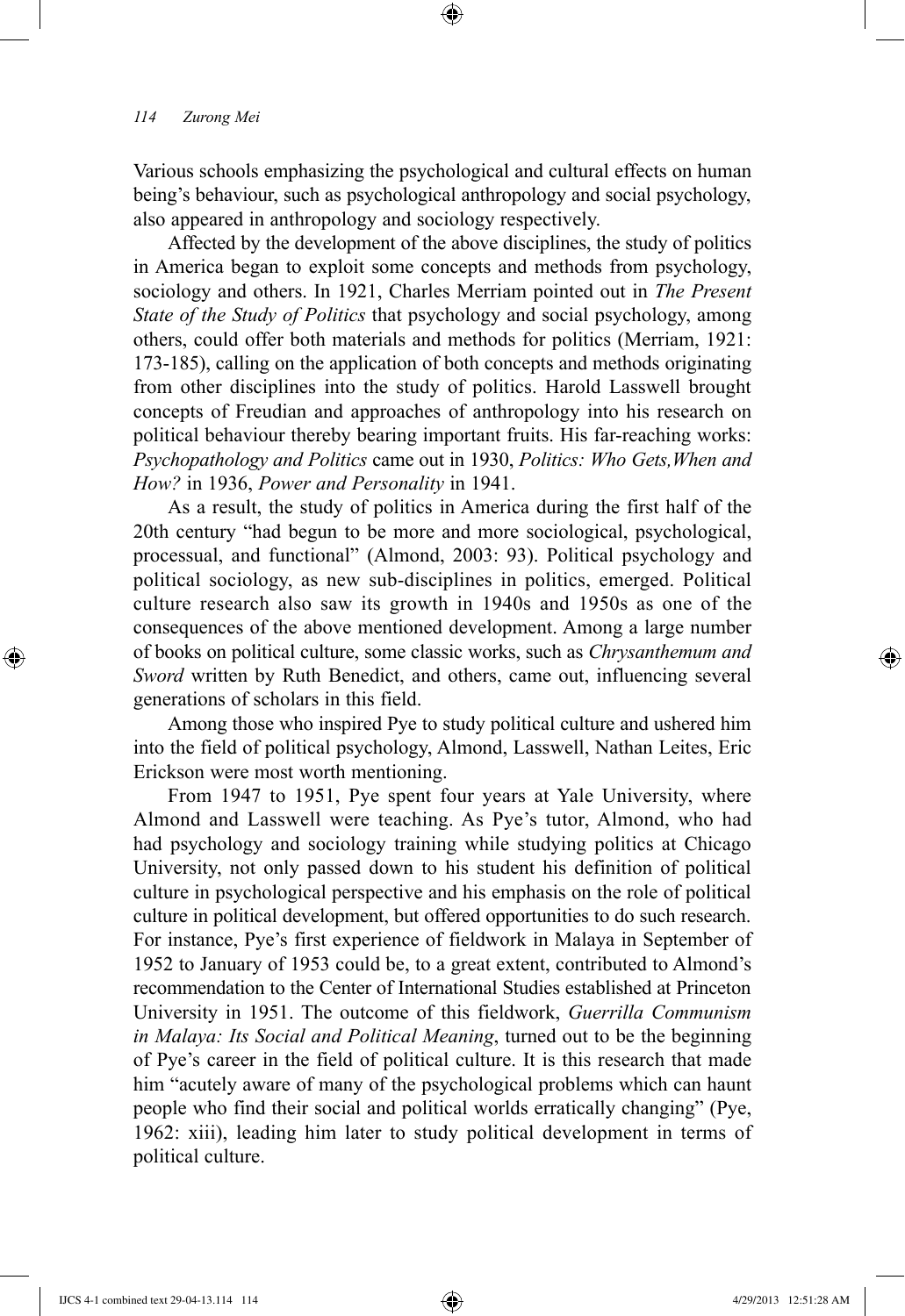Lasswell, as we mentioned before, a pioneer and founder of political psychology, perhaps influenced Pye more than Almond did because Pye kept repeating Lasswell's viewpoints in many of his books and papers.

⊕

Reading through Pye's works, Lasswell's emphasis on the study of political elite, especially their personality, his theory about the motivations of political men, i.e., the behaviour of political men in the public sphere always relating to their private motives, his typology of political men: the agitators, the administrators and the theorists, his concept of the life histories, and so on, appeared in Pye's works either as the theme or the argument over and over. It seems that Lasswell quietly stand behind Pye all the time. Although we cannot argue that Pye's knowledge of political psychology all comes from Lasswell, it is reasonable to extrapolate that Lasswell's viewpoints about political psychology structured Pye's knowledge resource both theoretically and methodologically.

Leites, well-known for his study of political elite, prompted Pye to study political elite. While Pye was at Yale and worked with Leites, Leites was engaging a study on the "Operational Code of Politburo" in order to figure out the behavioural patterns underneath the behaviours of the political elite in the Soviet Union. Leites' conclusions and processes of this study were used and followed later by Pye in *Mao Tse-tung: The Man in the Leader* and *The Dynamics of Chinese Politics* respectively.

Furthermore, Leites's discussion of potential relationship between patterns of child-raising and political behaviours of an adult and its continuity in his far-reaching essay, "Psycho-Cultural Hypothesis about Political Acts", issued in *World Politics* in October 1948, especially the question he dealt with at the outset of this essay, "how culturally typical political acts are related to the past life experiences of those who perform them" (Leites, 1948: 103), has later become one of the main concerns in Pye's study of political culture. Although it is uncertain that it is indeed Leites or those Freudians who came up with the same idea that made Pye consistently stress the impact of the early life experiences during childhood on the adult behavioural patterns, at least we could say that Leites's thinking on this topic strengthened Pye's emphasis on it.

Comparing with Almond, Lasswell and Leites, Erickson's impact upon Pye came later. It began from 1958 when Pye has become a faculty member of MIT. But it does not mean that the importance of Erickson for Pye's political culture study is lesser than any of them. On the contrary, it might not be exaggerate to say that it is Erickson that casts much psychological nature on Pye's study of political culture. First, many of Erickson's theory of personality functioned in Pye's study as his fundamental analytical tools, such as concept of the self-identity and identity crisis as well as the trauma theory. Secondly, the approach of psycho-history created by Erickson in his studying of youth

⊕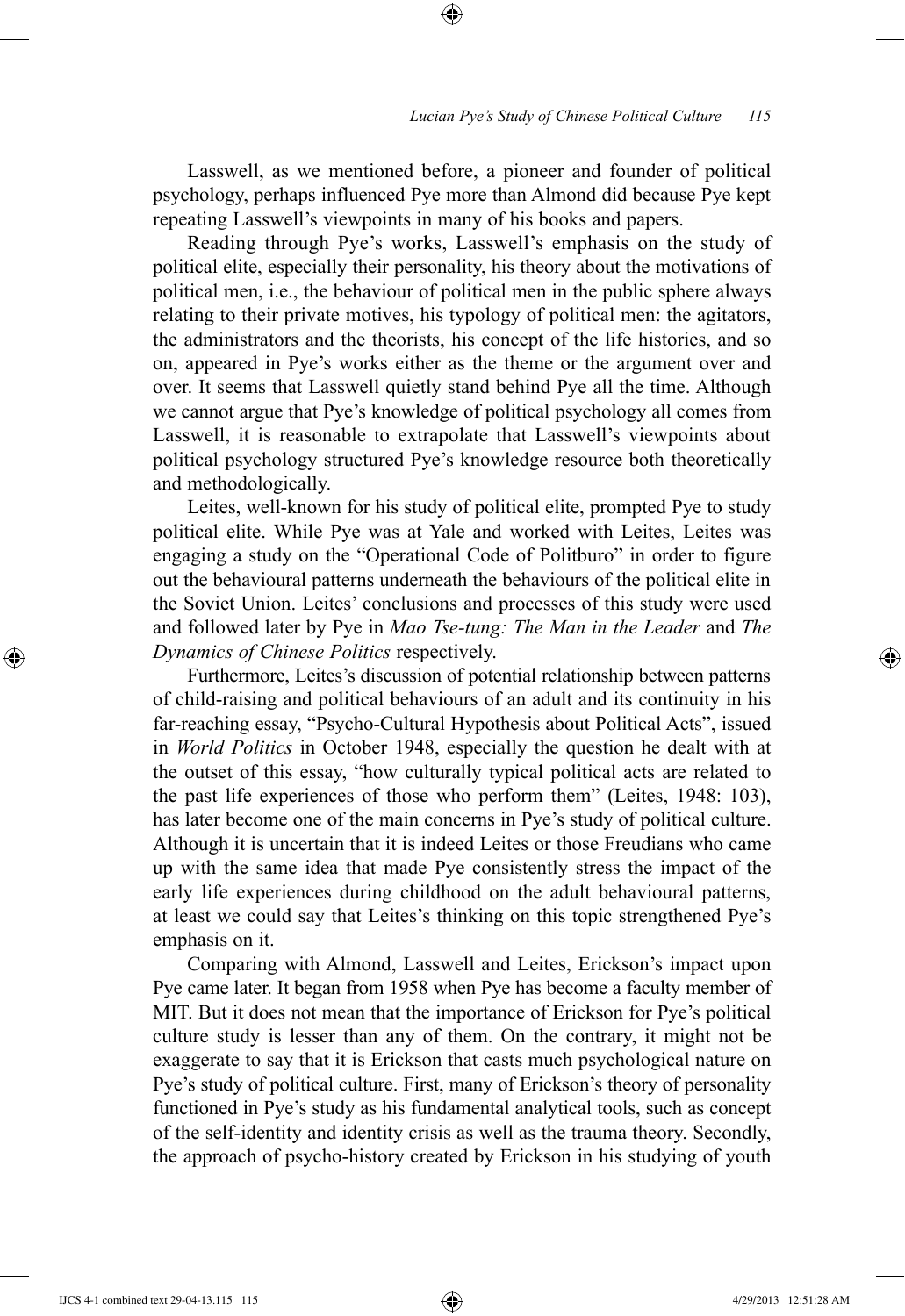Martin Luther and Mahatma Gandhi was directly followed by Pye in his study of Mao Zedong and Deng Xiaoping.

⊕

In short, what influences Pye's interest in Chinese political culture and his inclination of psycho-cultural analysis comes from several dimensions: his personal life experiences, the academic atmosphere in American humanities and social sciences especially the booming of political culture study during his intellectual development as well as the scholars around him. And these dimensions worked interactively on him as a whole.

# **3. Pye's Contributions to, and Influences on, the Study of Chinese Political Culture**

As one of the first generation academics in the field of Chinese political culture, Pye's role in the history of this field is irreplaceable and his contribution can be examined theoretically and methodologically.

Methodologically, Pye's approach provided the first sample of a political culture study when it was impossible to conduct large-scale questionnaire surveys in the People's Republic of China. Pye began his Chinese political culture study in the late 1960s when formal diplomatic relations between the United States and the People's Republic of China did not exist. It was unimaginable that American scholars could conduct a kind of empirical survey in China. Even after the normalization of diplomatic relations between the United States and China were established on January 1, 1979, it was still very difficult to conduct large-scale questionnaire surveys or interviews in the mainland. With such difficulties in obtaining primary source materials, Pye produced many influential works by using the psycho-cultural analysis approach according to what's available to him, academic researches on Chinese politics, official information issued by the Chinese authorities, literatures, autobiographies, memoirs, and his own in-depth interviews with people fleeing to Hong Kong from the mainland during the Cultural Revolution, and so forth. Although his approach of psycho-cultural analysis and some conclusions are controversial, it is unfair and unwise to deny or ignore his initiative contributions.

Secondly, Pye's research is noted for his deep and comprehensive insights. Pye's work emphasized the necessity for Chinese political culture study to be conducted through empirical research based on broad questionnaire based surveys. Such research, however, in his view, more often than not, was not sufficient at exploring the in-depth psychological dynamics of a people's particular political orientation because it lacked an historical perspective, despite the fact that quantitative research has become more technologically complicated. Pye believes that the complexity and distinctiveness of human beings would disappear if people were fitted into diagrams or charts,

⊕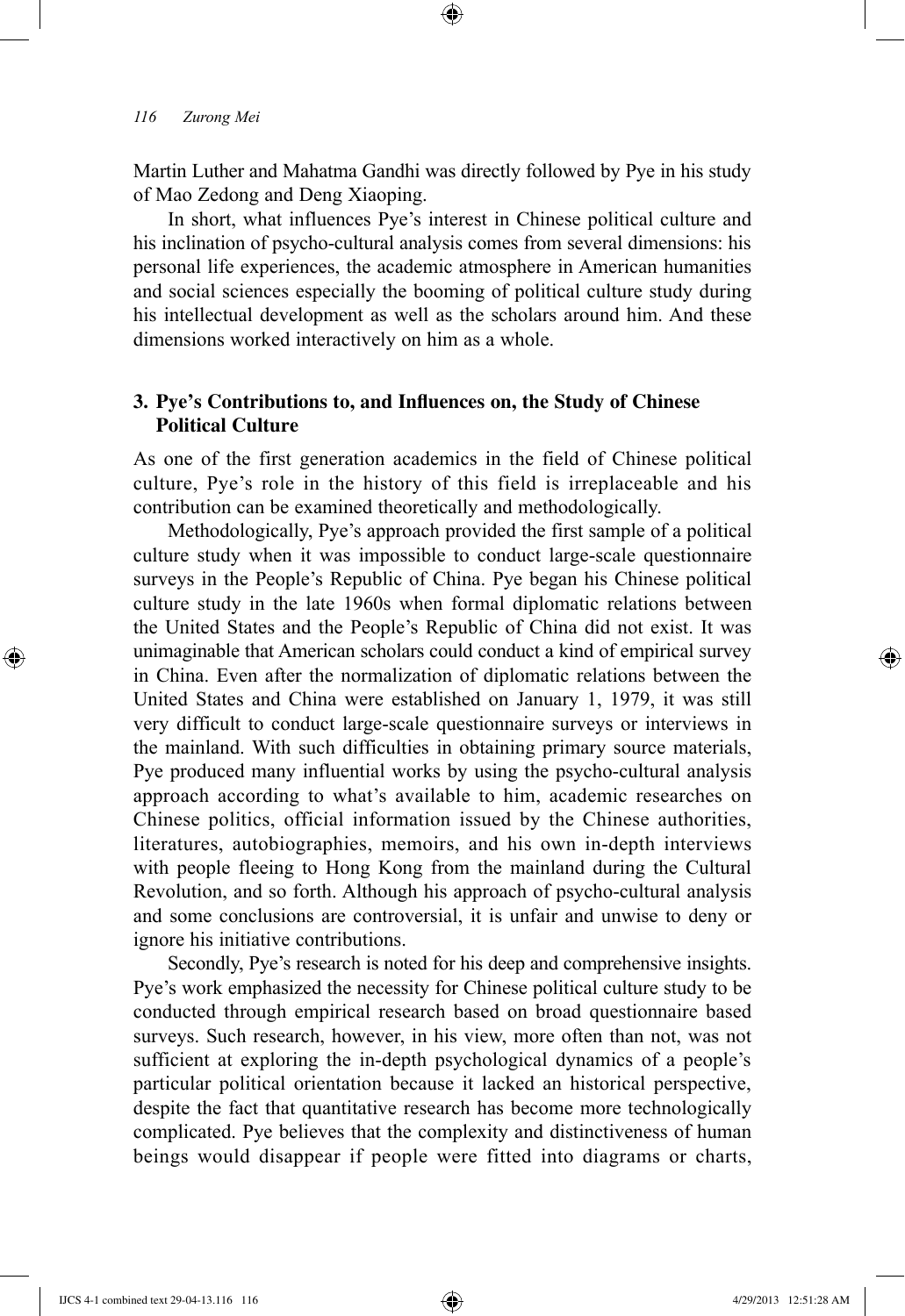transforming them from individuals into dots on a chart. Pye strongly opposes the practice of conducting social science research only according to the standards of laboratory study. Rather, he makes good use of imagination and creativity in his goal of deeply understanding human nature. And he did contribute a lot in the revelation of the sources and roots, which marked Chinese politics and political culture as so distinctive and simultaneously unique, in the realms of psychology, culture, and history.

⊕

It is important to note that, in essence, Pye's analysis of Chinese and Chinese politics not only proceeds from his psycho-cultural interpretation which are partly based on his imaginative hypotheses; he also pays close attention to that society's social structure and political institutions. This allowed Pye to expose and examine deeply the roots of China's political culture. Also, it represents his dislike for platitudes: he never hesitated to take a path very different from other academics in order to produce original research. For those dedicated to the study of Chinese political culture, they will find his approach both heuristic and fascinating.

Theoretically, Pye's most significant contribution was his combination of the studies on transitional societies with those on communist China, thereby greatly broadened the field of Chinese political culture study. At the time when Pye began his studies on Chinese political culture, the researchers of Communist China seldom treated China as a normal transitional society, much less engaging in academic communication or intellectual exchange with the students of political development. Pye pointed out at the outset of *The Spirit of Chinese Politics* that "China is not only Communist; it's a developing country"; emphasizing that the "sharp division between those working on Communist China and those working on political and economic development" (Pye, 1992: 1) must end. In Pye's opinion, the study of political culture was not only a study of ideology, but fell within the domain of political development as well. This idea was groundbreaking, which brought about a broadening and renewal of these two fields. After this, major or significant theoretical problems relating to political culture, such as the legitimacy of government and cultural identity in transitional societies, conflicts with world culture or western values with local or traditional value systems and dominant ideologies, such as Marxism, with tradition culture, and so forth, have received much attention both in the study of ideology and of political development.

Furthermore, Pye's psycho-cultural interpretation of Chinese political behaviour, the characteristics of Chinese political culture as well as Chinese politics, more often than not, are thoughtful, distinctive and heuristic, although some of them remain controversial. Pye revealed that the basis for Chinese cultural identity was fundamentally generated from a sense of historical greatness that "rooted primarily in a profound, mystical, and self-conscious awareness of the biological ties to their ancestors" (*ibid*.: 55). He pointed out

⊕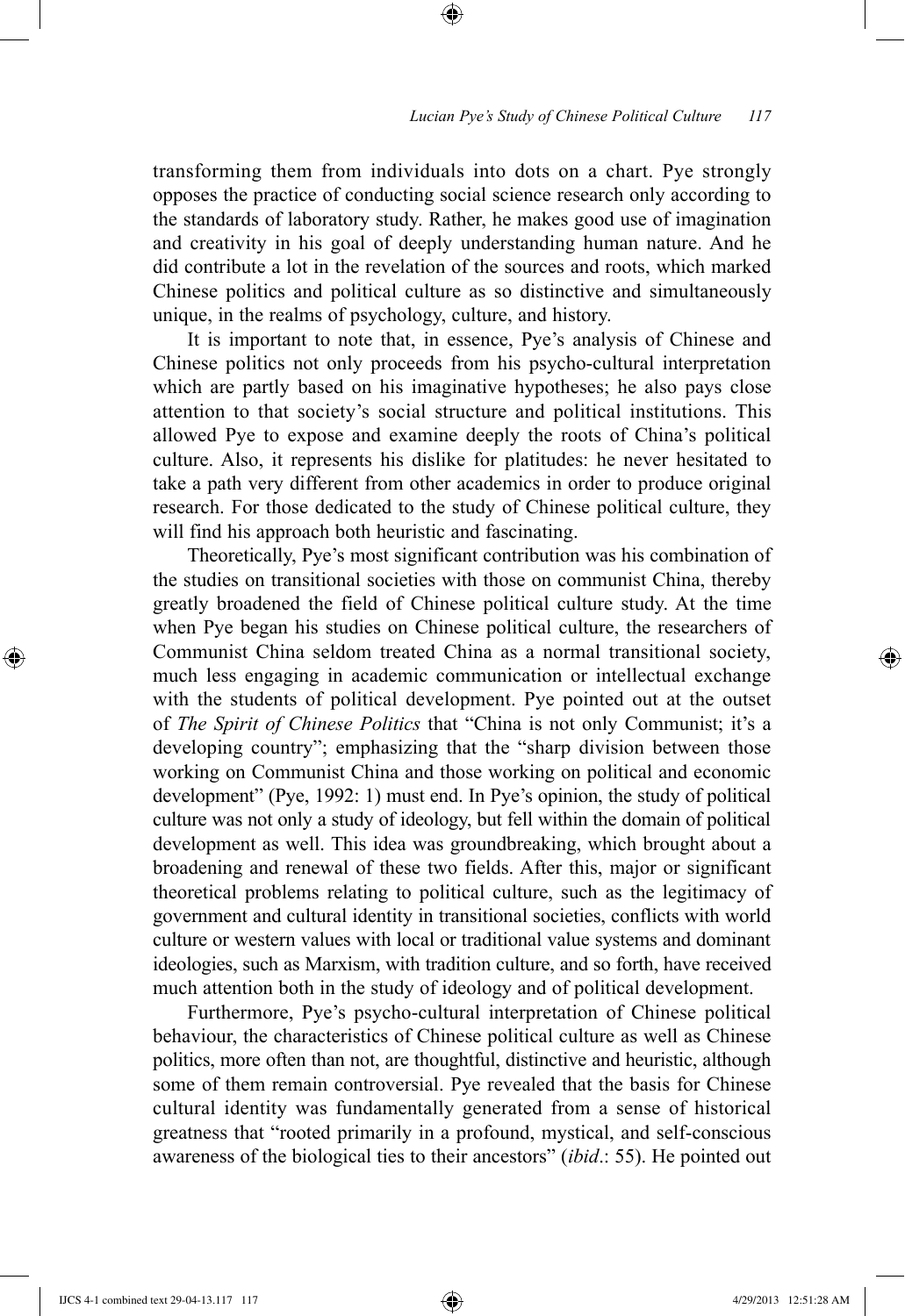that the crucial problem of China's political development that should first be resolved is a crisis of authority that lay deep in Chinese civilization; if the Chinese cannot separate the concept of legitimacy from that of morality, this crisis will persist throughout this society's political development. He also identified the rhythm of Chinese politics was not a movement from right to left like a pendulum, but of up and down, completely different from the western model. In addition, he found that the differences between the seemingly contrasting values of the two poles of Chinese culture, elite culture and popular culture, "share a common origin at an even deeper psychological level" (Pye, 1988: 70). It was this point of view that revealed the reason for the contradictory traits of the value of Chinese intellectuals. Perhaps one of the most successful efforts comes from his application of psychological personality theory to politics in *Mao Tse-tung: The Man in the Leader*. In this book, he revealed that those seemingly contradictory traits in Mao's political style actually reflected the coherence of Mao's personality, thereby demonstrated the usefulness, or at least the possibility, of personality theory, or psychological theories, as means to offer insight in areas that political theory fails to illuminate.

⊕

Influenced by Pye's study of Chinese political culture, some younger scholars stepped into his shoes to do their researches. Richard H. Solomon, one of Pye's students, focused on the relationship between socialization, political attitudes and patterns of Chinese behaviour in his book, *Mao's Revolution and the Chinese Political Culture*. One can easily find the impact of his teacher's theories and methods in Solomon's work. Methodologically Solomon's investigation was also largely based on the combination of intensive interviews and the literature of psychology, cultural anthropology along with politics. What makes Solomon's work different from Pye's is his use of more complicated, more specialized psychological interviews, such as the application of two psychological tests, the standard Rorschach test and Thematic Apperception test. In this way, Solomon improved psycho-cultural analysis. As far as this theory was concerned, Solomon confessed in this book's preface that "the interpretations developed here, rely heavily on his [Pye's] insights into the workings of China's political culture, as elaborated in his recent study, *The Spirit of Chinese Politics*" (Solomon, 1972: xvii). Interestingly enough, one can detect a mutual impact in the work of these two men. Some of Solomon's conclusions, such as the human relationship between Chinese, was characterized as a "dependency social orientation", that there existed a "major continuities between childhood experiences and adult attitudes" (*ibid*.: 7), that "attitudes and behavioural patterns acquired early in life persist in adulthood" (*ibid*.: 7), were later borrowed by Pye.

Alan P.L. Liu, Pye's another graduate student, wrote *Political Culture and Group Conflict in Communist China* in 1976. Obviously, the psychiatric and

IJCS 4-1 combined text 29-04-13.118 118 4/29/2013 12:51:28 AM

⊕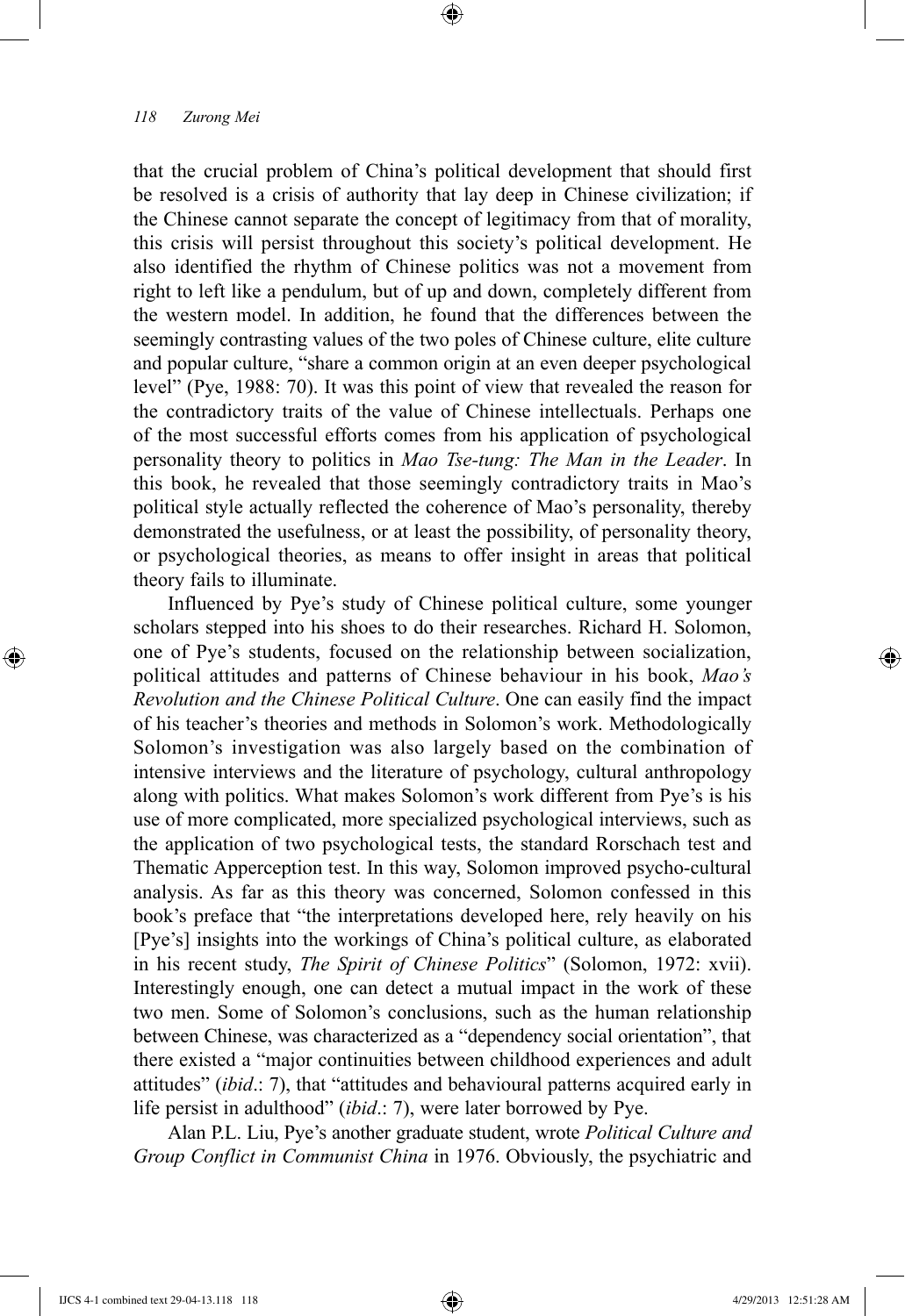historical perspective presented in this book was similar to that taken by Pye. Like Solomon, Alan helped Pye better understand Chinese political culture through his work.

⊕

Not only were Pye's psycho-cultural analytical approach and theories absorbed and improved by his students, but also by Taiwanese scholars such as Shih Chih-yu. Although Shih Chih-yu was frustrated by the fact that "culture and personality hardly appear in contemporary politics", he persisted with "putting the culture, history and personality on his agenda of research" (Shih, 2003: vii) to interpret the political personality of Shen Chang-huan, Lee Teng-hui and Chen Shui-bian, in order to discuss the relationship of personality with political style. Simply one of Shih's conclusions is adequate to demonstrate how his work echoes Pye. As Shih puts it:

Lee Teng-hui's self-consciousness is very strong, which makes him constantly alert, while Chen Shui-bian is desirous of being the winner in the struggle of power. That is why we have two different styles of policies when it comes to the Cross-Straits ties. Lee's political personality falls into the narcissistic personality while Chen's is more like the authoritarian personality. Lee's self-consciousness is highly related to the external resistance. In order to keep it in the order, Lee's self-consciousness is projected upon an idealistic subject consciousness of Taiwan as well as subject identity. Thus the style of keeping resisting constantly developed as the basic source of the tension of Cross-Straits ties. For the purpose of restraining the self-consciousness as well as appealing to subject consciousness of Taiwan, Lee uses strategic means which are very particular and indirect to carry out his policies without displaying his real intention. On the contrary, Chen Shui-bian fails to develop a set of explicit evaluation criteria for policies, and lacks inherence in those policies with regard to the Cross-Straits ties. Furthermore, he views the criticisms of his policies as the expressions of refusal of his leadership. And the possibility of formulating long-term policies has been excluded by Chen in such ways2 (*ibid*.: 145-146).

Comparing Shih's work with Pye's *Mao Tse-tung: The Man in the Leader*  approach to Mao's personality and political style, the similarity between Pye and Shih's research is evident. Shih himself spoke highly, in his books and essays, of Pye's contributions to the study of political culture.

## **4. Criticisms of Pye's Study of Chinese Political Culture**

It is unquestionable that Pye's work on Chinese political culture "will long remain a prime source of knowledge and a guide to future research" (Blackmer, 1988: 890); that his pursuit of his own distinctive and profound interpretation as well as his refusal to settle for the obvious make his work very different from others. Nevertheless Pye's methodological arguments and

⊕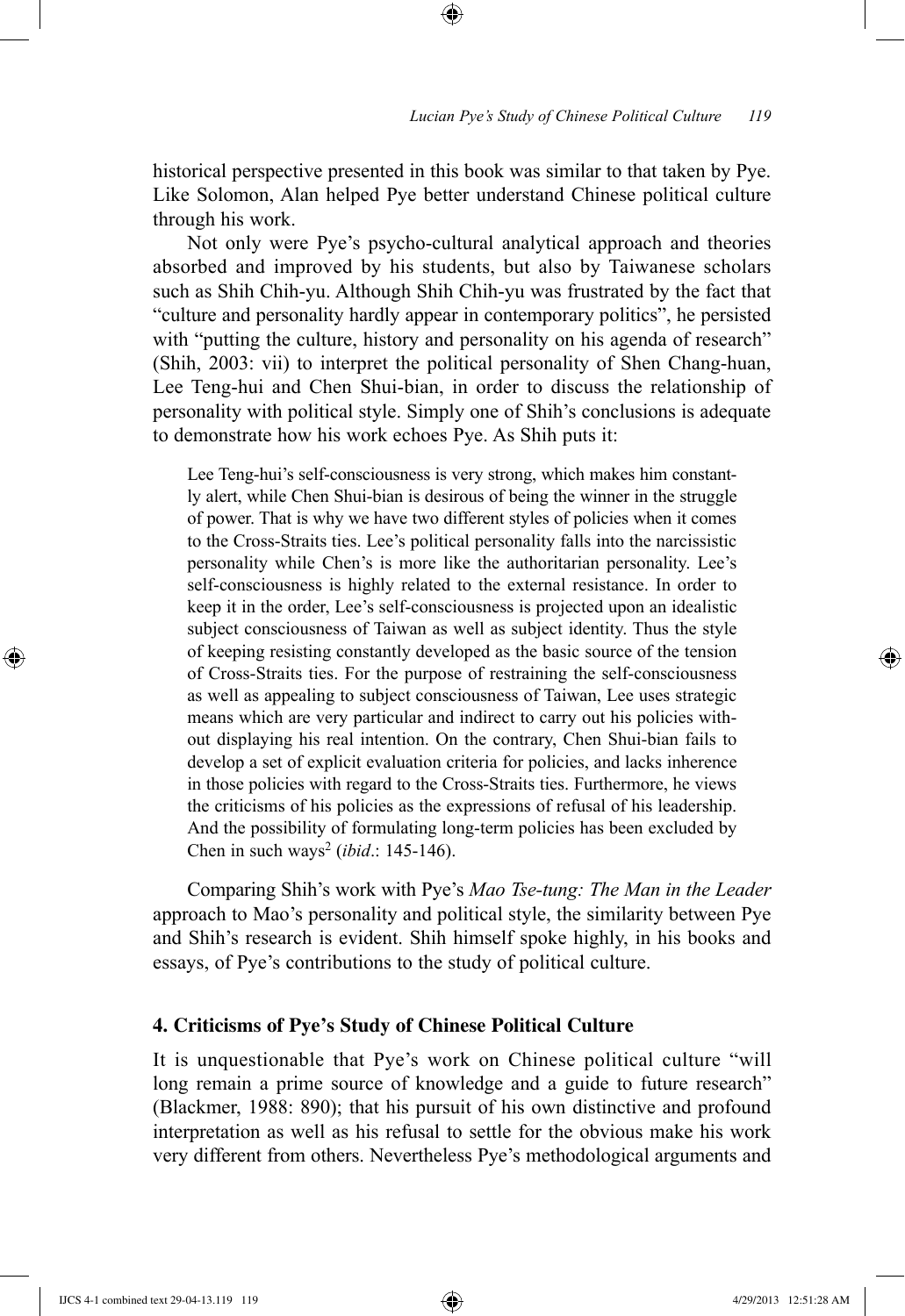interpretation of Chinese political culture in terms of psycho-cultural approach are not beyond criticism. Rather, a series of fallacies can be found in his working on Chinese political culture. They are: 1) too many arguments that lack reliable evidence, 2) selectively using materials and the over-interpretation of these materials, 3) the willful substitution of evidence, 4) reductionism, and 5) logical flaws. It is very necessary to consider such fallacies if we are to completely evaluate Pye's study of Chinese political culture.

⊕

First, Pye goes too far with respect to the imaginative hypothesis. For students of social science, nobody can deny that, as Pye puts it, "the imaginative hypothesis must come first" (Pye, 1988: 11), in any study of social sciences. Therefore, the role of imagination in the field of social sciences must not be rejected. As researchers, we have to admit that what Pye achieves in this respect is quite extraordinary. However, what some perceive as his great achievement others believe is Pye's weaknesses. "The imaginative hypothesis", of course, "must come first" in the study of political science, but, it does not mean that the subsequent process of proving the theory can be ignored, whether or not the lack of proof is intentional or unintentional. Pye prefers to address this criticism by writing that his study is "highly speculative," rather than providing firm evidences for his hypotheses. Because of Pye's unproven conclusions, the effectiveness and explanatory power of his research approach has been called into question. This begs another equally important, if not more important question: to what extent are his conclusions significant if they cannot be proven? Unless we question Pye's research in a scientific manner, it is impossible to completely endorse Pye's imaginative hypotheses and artistic descriptions of Chinese political culture. After all, science differs from art. Therefore, although his hypotheses and descriptions have contributed much to a better understanding of human nature, no one would argue Pye's work on Chinese political culture was meticulous, scrupulous, or prudent, until he provides convincing empirical proof for his work. Although the analysis of political culture aims at exploring the hidden significance beneath various phenomena, rather than proving a consistent model, imagination is not a substitute for evidence. Unfortunately, in some occasions, Pye's creativity falls into such "imaginative" category.

For example, Pye wrote, that Mao Zedong barely mentioned his grandfather was the proof that Mao's parents "failed to manifest the proper spirit of filial piety, a cardinal Chinese value of reverence for one's forebears" (Pye, 1976: 75). Mao's complaint that being ignored by Deng Xiaoping was, according to Pye, "reminiscent of how he must have felt when his brother was born and he was no longer the sole object of his mother's affections" (*ibid*.: 280). Pye also wrote that Mao's "private, limited, remote, isolated personal character" were all related to Mao' childhood setting, his "remote and isolated" hometown (*ibid*.: 70-71), the village of Shaoshan, Hunan

⊕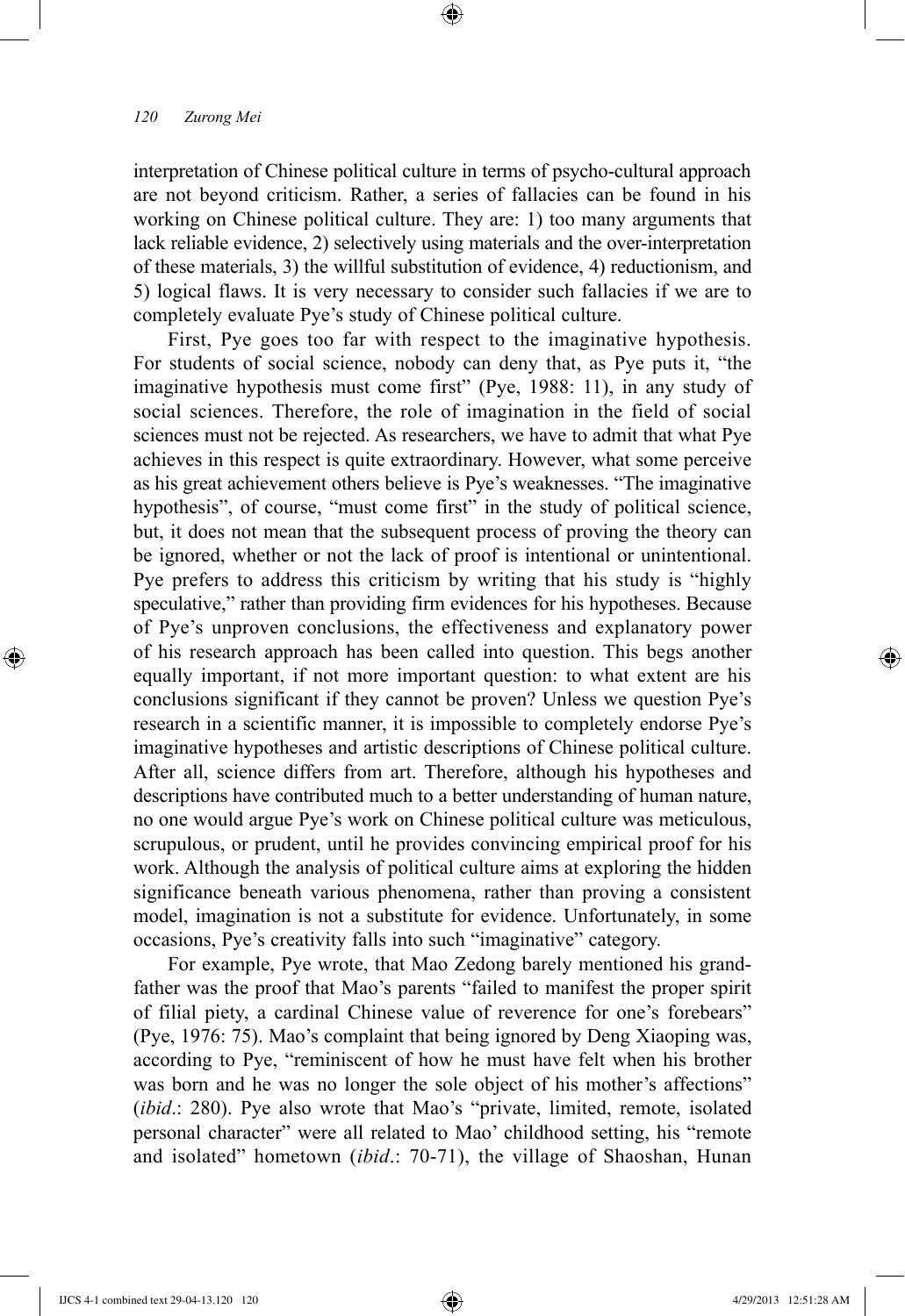province. All of these comments are Pye's beliefs and lack adequate evidence, and therefore scholars cannot take them seriously. In Lowell Dittmer's words, *Mao Tse-tung: The Man in the Leader*, "should be taken as a preliminary set of hypotheses rather than a fully tested theory" (Dittmer, 1976: 828).

⊕

Such feeble comments can be found in Pye's other books. For example, in *The Spirit of Chinese Politics*, Pye wrote, "in a sense the intellectuals and modernized specialists in modern China, whether among the hangerson of a warlord or in a controlled office of the Communists, have at least only taken over the role that in traditional politics was filled by eunuchs" (Pye, 1992: 45). This comment obviously displayed Pye's ignorance both of the eunuchs and the Chinese intellectuals. In modern China, those who cherished the values of freedom and independence never disappeared among the intellectuals. Hu Shih, Lu Xun, Ding Wenjiang, Hu Feng, Ding Ling – none of these was obsequious flunkies dependent on his or her master; neither were they bystanders who were alienated from politics for the sake of their own well-being.

The second problem weakening the credibility of Pye's conclusions derives from his selective using of literature and undue interpretation or over-interpretation of materials. This problem was particularly evident in *Mao Tse-tung: The Man in the Leader*. Given that Pye was very familiar with Mao's writings it is really a shame that it appears Pye used Mao's literature selectively. Pye had a superb collection of Mao's writings, literature on Mao, memoirs of those who knew Mao, publications, and information released by the Chinese authorities, and others. He also read many scholarly monographs on Mao and discussed the Chinese leader with the world's leading academics. Despite this wealth of knowledge, what readers read in Pye's aforementioned monograph is his hatred of his mother, wives, and siblings as the result of his mother's withdrawal of her love for her son, Mao Zedong. Any positive emotion felt by Mao for his family cannot be found in Pye's work, therefore readers cannot help but suspect the credibility and truth of Pye's description. According to Pye, all of Mao's positive behaviour, such as the glorification of his mother's virtues and the value of brotherhood, Mao's efforts to improve the status of women, all of these, should be regarded as reflections of the ego-defensive mechanism, rather than coming out of his real emotional life. Obviously, Pye purposely picked up these ideas as the evidence to prove his hypotheses of Mao's narcissistic personality, so as to enhance the explanatory power of personality theory, while intentionally omitted negative evidence adverse to his hypotheses. Despite the fact that, according to psychological theories, there indeed exists opposite motives or feelings behind some actions, it does not mean that all behaviour should be explained in this fashion. Using literature for the purpose of proving the applicability of personality theory in the field of politics not only, unfortunately, undermines the value of such

⊕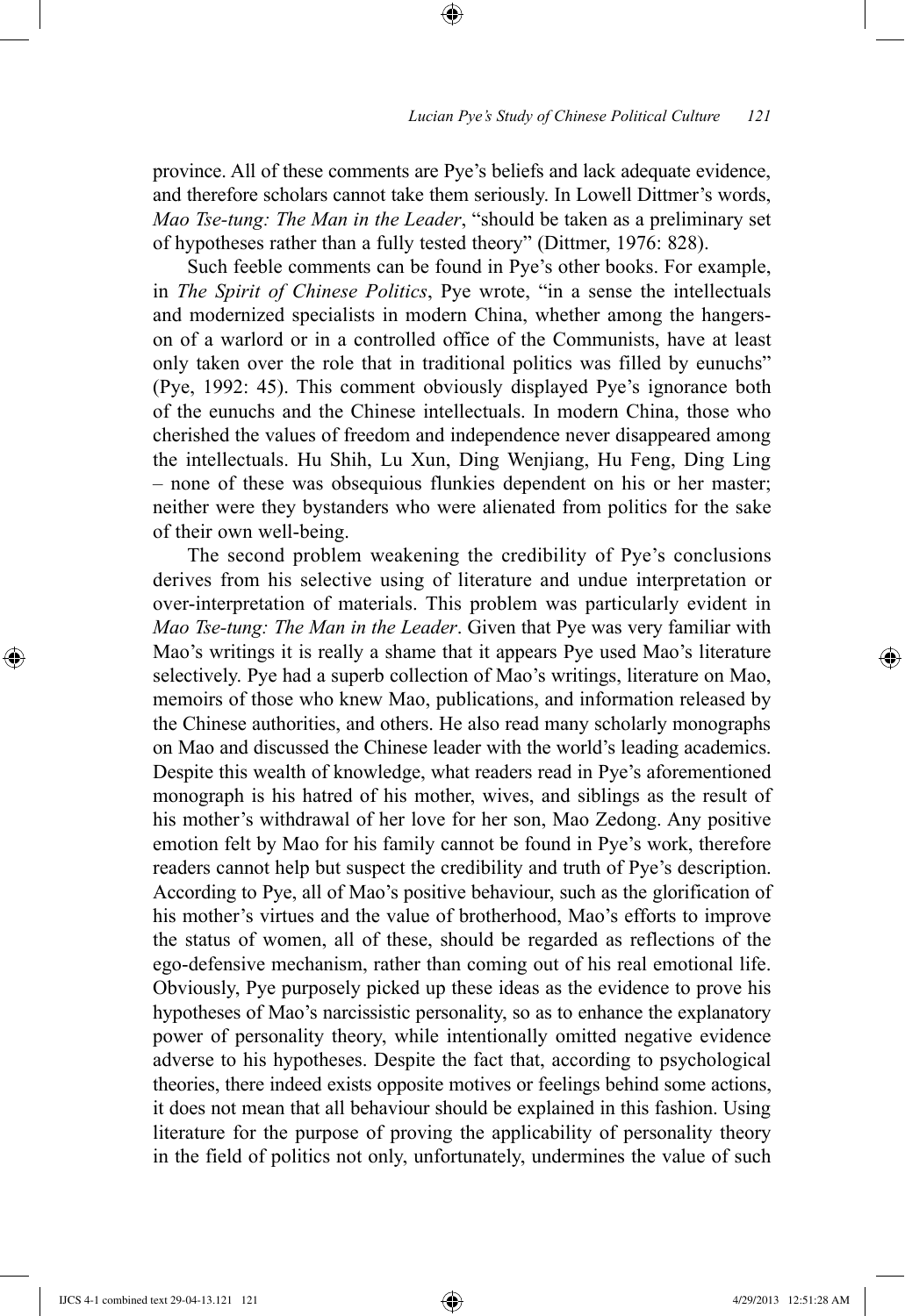studies, but may also lead to some unexpected and unwished consequences. For example, a rejection of the use of psychoanalysis in the study of leaders, due to the selective using of literature, may taint the approach of this research or even the theory itself. If it had not been for this defect, Pye's conclusions would have been more convincing, because his use of psychological themes *per se* is quite reasonable. So long as the truth of what Pye argued is accepted so is his hypothesis since his psychological reduction was based on some solid psychological theories. That is why Gordon Bennett remarks that "no other biographer approaches the depth of Pye's analysis of Mao the person and how personality probably affected political style" (Bennett, 1977: 529). What is regretful is Pye's manipulation of literature in order to prove his psychological themes, which forces readers to be careful and cautious with Pye's interpretation of Mao. If not, the image of Mao readers obtain from Pye would be one-dimensional.

⊕

The third problem, namely, the willful substitution of evidence, was demonstrated in *The Dynamics of Chinese Politics*. This study was partly based on in-depth interviews with 49 refugees who fled to Hong Kong from the mainland during the Cultural Revolution. Pye's aim was to reveal the Chinese elite's political psychology at the highest level of Chinese politics, and thereby to understand Chinese political behaviour. However, his evidence to explain elite's psychology and behaviour was derived from those who were not elites. They were just common people. Pye did not provide any evidence or theory that linked the feelings and observations derived from ordinary people and elite political behaviour. Whether Pye did so because of inadequate evidence or merely out of negligence is not known. Nevertheless, such a research and methodological defect cannot be accepted, although the difficulty in obtaining information on China's highest political elite, such difficulties exists even for Chinese scholars, can be understood. The similarity of attitudes among members of the same political culture system does exist, but it is inappropriate to assume the political or ordinary people and elites are the same. In China, the two groups are simply too different in circumstances such as societal and political status. Comparing *The Dynamics of Chinese Politics* with Pye's other study, *Politics, Personality and Nation Building: Burma's Search of Identity*, which was based on evidence obtained from a true elite sample, the persuasive power of the former is much weaker than the latter because of the fallacy of this misinterpretation of evidence.

As for reductionism, the fourth problem in Pye's psycho-cultural interpretation of Chinese political culture, had been pointed out by some scholars for two reasons: one, his attributing some social and political events to the effects of psychological factors; another, his ascribing behaviour during adulthood to experiences of childhood. In my opinion, such charges are unwarranted, because, to some extent, any explanation or theory is a form of

⊕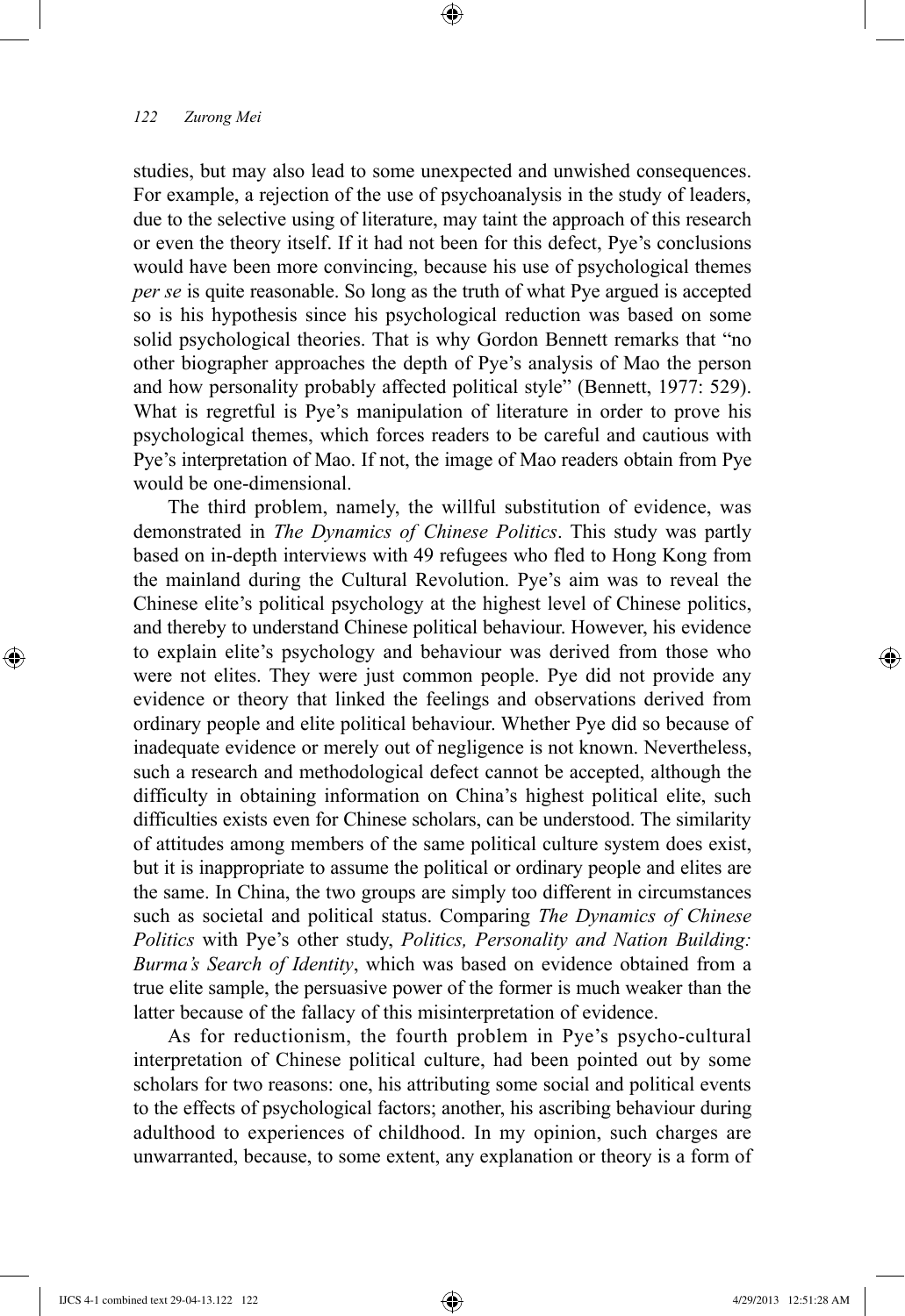reductionism. Where the difference lies is the direction or purpose to which the theory is used. Any scholar can only use, or seek, one or two explanatory paths among various causal relationships for their purposes because of the limitation of their interest or the information they can obtain. Should Pye's psycho-cultural approach of study be regarded as reductionism, who can then guarantee that their own work could provide all possible answers?

⊕

Nevertheless, whatever approach or path Pye chooses for his study, it cannot be used as a pretext for not providing some facts that function as key linkages in his hypothesis or theory in his interpretation. Therefore, in this respect, his interpretation cannot be exempted from the charge of reductionism. In Pye's view, adult behaviour reflected influences of family socialization during their childhood. However, he ignored or at least was unaware of the possibility of breakage between adult behaviour and their experiences of childhood and effect of other influential factors. Sociological research has proven that apart from family members, peer groups, or even crises during childhood can also play a very important role in the development of children's attitude and personality formation. In order to smoothly slide or move between the continuum of adult behaviour and family experiences of childhood, it is very necessary to provide reliable evidence about continuity within these two ends. Unfortunately, Pye failed to achieve this goal. Rather, he made a great jump between the two. Of course, when it comes to the individual, namely, while he was referring to Mao Zedong and Deng Xiaoping, he did not forget to demonstrate such continuity by tracing their life histories step by step. Nevertheless, he did it from an opposite or even a dangerous direction. In other words, before he proved the existence of such continuity, he had set up a hypothesis in the first instance, and then picked over stories that seemed to fit his hypothesis. Precisely, Mao or Deng's personality traits, which Pye highlighted, Pye also argued derived from their childhood and adolescence experience. At first glance, this seemed unquestionable. However, when we ponder the possibility of the fact that perhaps many things adverse to Pye's hypothesis would have been omitted, it is clear that Pye's conclusion is open to question.

In addition, another criticism of using national or cultural traits in a reductionist fashion, frequently used in academia during the first half of the 20th century, can be found in Pye's study of Chinese political culture. Although it might be incorrect to classify Pye's work on Chinese political culture as a study of national and cultural traits, his study, to some degrees, conveys something of the flavour of such a study<sup>3</sup>. Sometimes, the complexity, particularity, and diversity of human beings as individual have been simplified or mantled by his identification of culture with psychology, his confusion of individual personality with the social and cultural system, his strong predisposition of stereotyping Chinese characteristics as a whole.

IJCS 4-1 combined text 29-04-13.123 123 4/29/2013 12:51:29 AM

⊕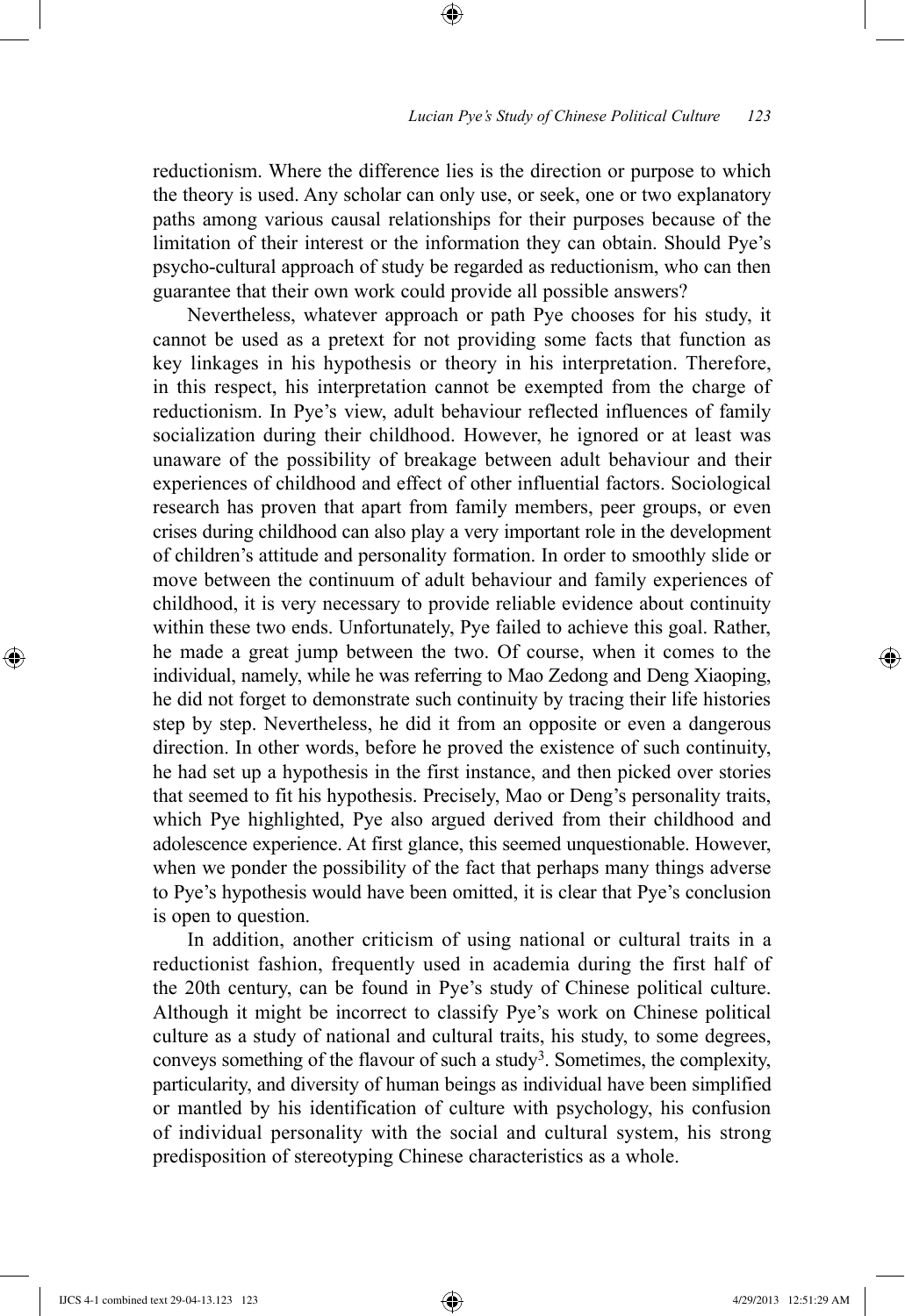The fifth problem concerns some flaws in Pye's logic of interpretation. In *The Spirit of Chinese Politics*, Pye wrote, on the one hand, that the fundamental socialization process in modern China was still profoundly influenced by traditional culture since the dominant pattern of family socialization remained the same. On the other hand, he argued that there were two types of people in modern China. One type kept showing reverence and deference to traditional authorities in modern suits. Another type released its aggressive impulses through channels provided by modern society. Here arises a problem in logic that needs to be clarified. Just as Tang Tsou puts it, "Given his assumption of the existence of one dominant pattern of early socialization practices, it is incumbent upon Professor Pye to explain more fully and in more specific terms the distinct psychological mechanisms that produce these two very different types of men and tendencies from a single pattern of early socialization" (Tsou, 1969: 673). Unfortunately, Pye rarely addressed this point in *The Spirit of Chinese Politics*. However, Pye was obviously aware of the problem because an explanation appeared in his another book, *The Mandarin and the Cadre*. In this 1988 work, Pye argued that this seeming political contradiction was so because the release of aggressive sentiment and deference authority shared a common origin at an even deeper psychological level because of the Chinese craving for security. However, this argument needs to be further explained in terms of a gap in logic because Pye did not analyze specifically under what kind of condition such a psychological shift from one side to another, that is, from the aggression to deference, would occur.

⊕

In addition, in *The Dynamics of Chinese Politics*, there exist some loopholes in logic, which make it difficult for readers to understand well his explanation of the primacy of power in the formation of factions. Pye claimed that the psychological motivating force for faction formation derived from insecurity of the Chinese as the result of uncertainty in Chinese politics, and that power considerations, among others, has become primary "because power is seen as the least ambiguous and most predictive of all factors in social life" (Pye, 1981: 127), hence reducing, as much as possible, political uncertainty. However, among three principles of power holding by Chinese, the first two principles – the tendency of conceiving of power relationships as a single coherent hierarchy and the tendency to equate status with power – are conducive to reducing the uncertainty within Chinese politics, but the third one, that "the power is readily transmitted through linkages of personal relationships" (*ibid*.: 130), increases uncertainty within Chinese politics. Obviously, it was necessary for Pye to make clear how power reduces the uncertainty in Chinese politics among these contradictory principles of power. Unfortunately, he only illustrated the manner by which Chinese predict the processes and outcomes of the operation of power. That is, to build some particularly personalized relationships with those who are in power. As for

⊕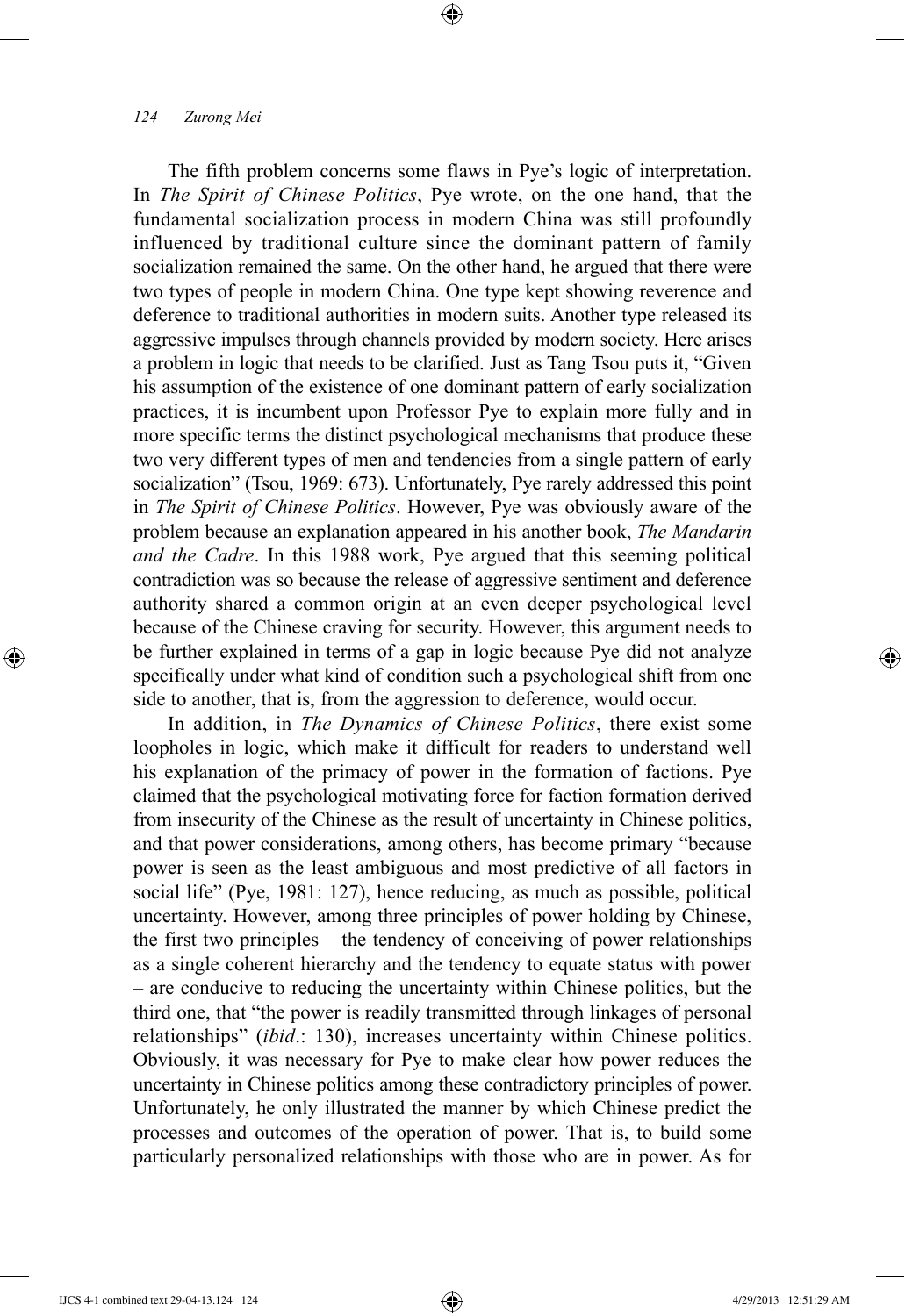the uncertainty introduced into Chinese politics by these conflicting views of power in China, it seems to him it was unnecessary to make any effort to clarify it because Chinese "don't understand it" (*ibid*.: 129) themselves.

⊕

On the top of that, Pye's argument is logically obscure and therefore confuses the reader about the relationship between the distinctiveness of culture and its effect. In *Asian Power and Politics: The Cultural Dimensions of Authority*, he asserts that, in Asia, "cultural variations are decisive in determining the course of political development because political power is extraordinarily sensitive to cultural nuances" (Pye, 1985: vii). Obviously, such a causative proposition is open to question. Just as Andrew Nathan puts it, "Weber would have argued fallaciously if he had tried to prove that the notion of Original Sin was essential to capitalism because capitalism developed only where this idea existed. His theory of the Protestant Ethic was convincing because he abstracted from the Protestant mentality the idea of an acquisitive rationality that he said was crucial to capitalism, and which might have existed elsewhere but apparently did not" (Nathan, 1993: 933). By the same token, Pye should provide us with some examples crucial to political development only found in Asian culture, rather than merely taking the uniqueness of culture as the basis of his argument.

Finally, the author wants to point out that some of these fallacies, such as deliberate selection of literature, simplification in the course of explanation, as well as the logical defects, could be possibly found in any scholar's works; some of them, such as excessive imagination, over interpretation, perhaps are relevant to the methodological and theoretical opinions of the school of psycho-cultural interpretation in the study of political culture. In other words, the approach of psycho-cultural analysis does not necessarily bring about such fallacies, but there exists in this approach some qualities which renders researchers more likely to produce such fallacies. Whether or not be able to avoid such problems depends on students themselves. As far as Pye's work is concerned, his study of Chinese political culture indeed leaves many questions open. However, this is not a reason to reject or deny the value of psycho-cultural analysis as well as Pye's study of political culture. Should we accept the view that a piece of research's significance does not only derive from the reliability of evidence's used, but from the depth of perception that scholars themselves contribute and the applicability of their research approach, the value of Pye's study of Chinese political culture and his application of psycho-cultural analysis need not to be defended.

#### **Notes**

⊕

Dr Zurong Mei 梅祖蓉 is a Post-doctoral Research Fellow at the School of Government, Nanjing University, China. She had worked in a hospital for fifteen

IJCS 4-1 combined text 29-04-13.125 125 4/29/2013 12:51:29 AM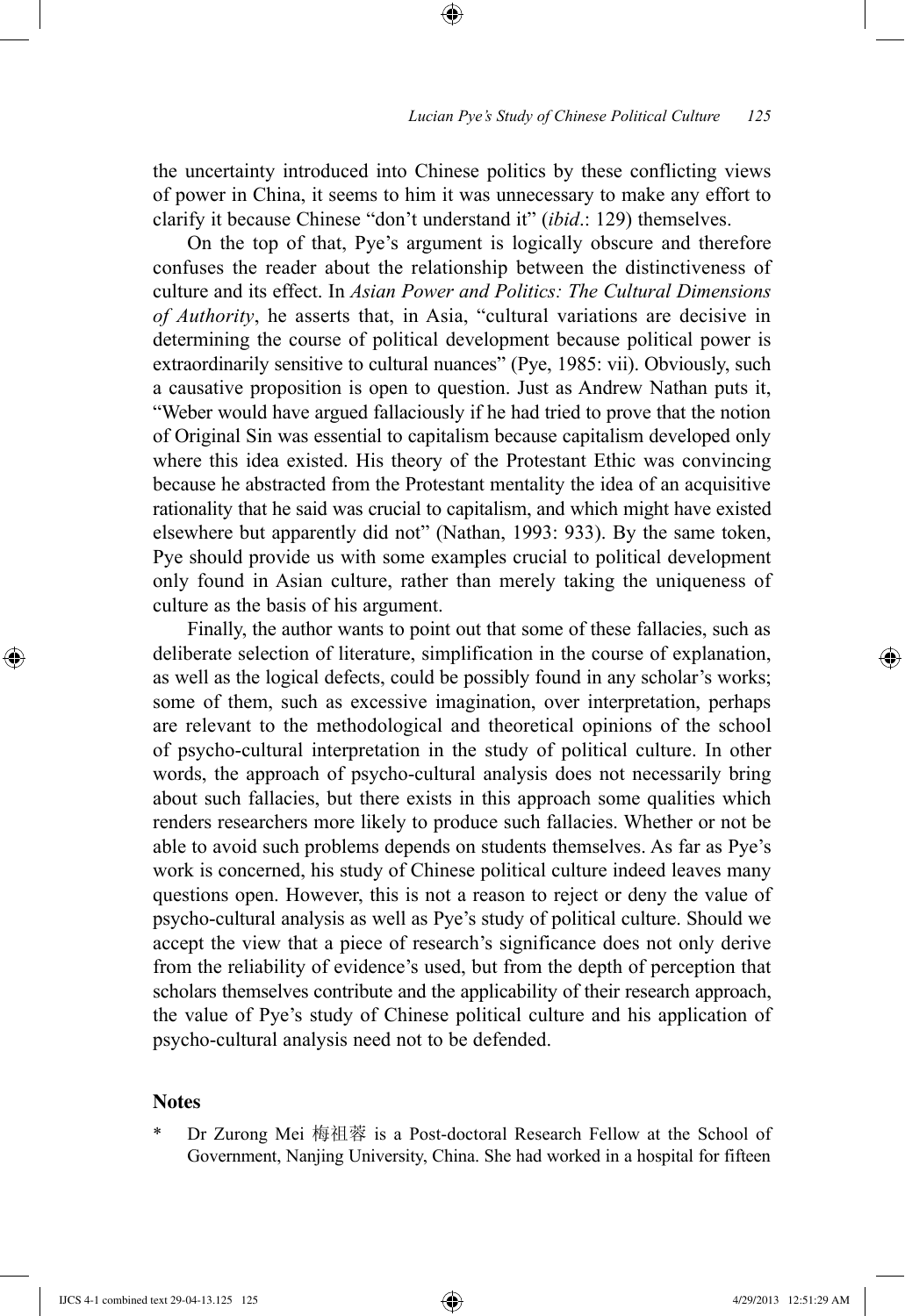years before she went to South China Normal University for her Master Degree at the School of Politics and Public Administration. She continued her PhD at the School of Political Science and Public Administration, Wuhan University, China. Dr Mei's main research interests are Americans' study of China, political culture, and history of American politics and government. <*Email: yijianmeiyuan@sina.com*>

- 1. *Warlord Politics* was essentially based on Pye's dissertation, "The Politics of Tuchunism in North China, 1920-1927: An Aspect of Political and Social Change in Modern China".
- 2. This paragraph is translated by this paper's author.
- 3. I have no intention to devalue nationality study. On the contrary, its contribution as a kind of pioneering study can never be belittled no matter how many shortages it has and how much criticism it has encountered. In fact, some works on nationality study, such as *Chrysanthemum and Sword* written by Ruth Benedict, were very successful and worthy reading up to now.

#### **References**

⊕

- Almond, Gabriel A. (2003), *Ventures in Political Science: Narrative and Reflections*, Colorado: Lynne Rienner Publishers.
- Bennett, Gordon (1977), "Review: Mao Tse-tung: The Man in the Leader by Lucian W. Pye", *The Journal of Politics*, Vol. 39, No. 2.
- Blackmer, Donald.L.M. (1988), "The Contributions of President Lucian W. Pye", *Political Science and Politics*, Vol. 21, No. 4.
- Dittmer, Lowell (1976), "Mao Tse-tung: The Man and the Symbol", *The China Quarterly*, Vol.. 68.
- Leites, Nathan (1948), "Psycho-Cultural Hypotheses about Politcal Acts", *World Politics*, Vol. 1, No. 1.
- Merriam, Charles (1921), "The Present State of the Study of Politics", *The American Political Science Review*, Vol. 15, No. 2.
- Nathan, Andrew J. (1993), "Is Chinese Culture Distinctive?", *The Journal of Asian Studies*, Vol. 52, No. 4.

Pye, Lucian W. (1962), *Politics, Personality, and Nation Building: Burma's Search for Identity*, New Haven: Yale University Press.

Pye, Lucian W. (1971), *Warlord Politics: Conflict and Coalition in the Modernization of Republican China*, New York: Praeger Publishers.

Pye, Lucian W. (1976), *Mao Tse-tung: The Man in the Leader*, New York: Basic Books.

Pye, Lucian W. (1981), *The Dynamics of Chinese Politics*, Cambridge, Mass.: Oelgeschlager, Gunn & Hain, Publishers, Inc.

- Pye, Lucian W. (1985), *Asian Power and Politics: The Cultural Dimensions of Authority*, Cambridge, Mass.: The Belknap Press of Harvard University Press.
- Pye, Lucian W. (1988), *The Mandarin and the Cadre: China's Political Cultures*, Ann Arbor: University of Michigan Press.
- Pye, Lucian W. (1992), *The Spirit of Chinese Politics: A Psychocultural Study of the Authority Crisis in Political Development*, Cambridge, Mass.: Harvard University Press.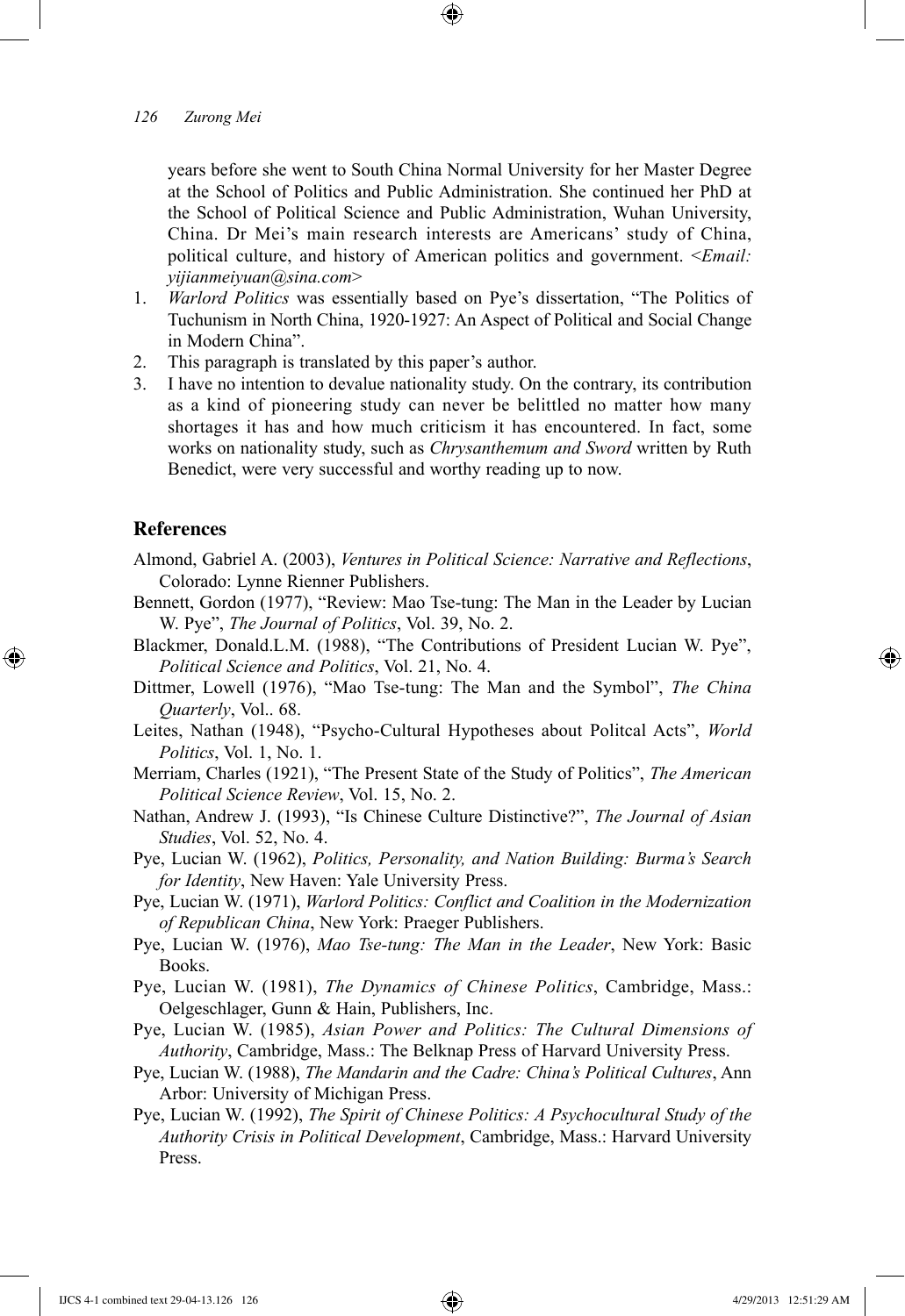Shambaugh, David (1990), "Review: The Mandarin and the Cadre: China's Political Cultures by Lucian W. Pye", *The China Quarterly*, Vol. 122.

 $\bigoplus$ 

Shih Chih-yu (2003), *Political Culture and Political Personality*, Taipei: Yangzhi Cultural Enterprise Limited Co.

Solomon, Richard H. (1972), *Mao's Revolution and the Chinese Political Culture*, Berkeley: University of California Press.

Tsou, Tang (1969), "Western Concepts and China's Historical Experience", *World Politics*, Vol. 21, No. 4.

 $\bigoplus$